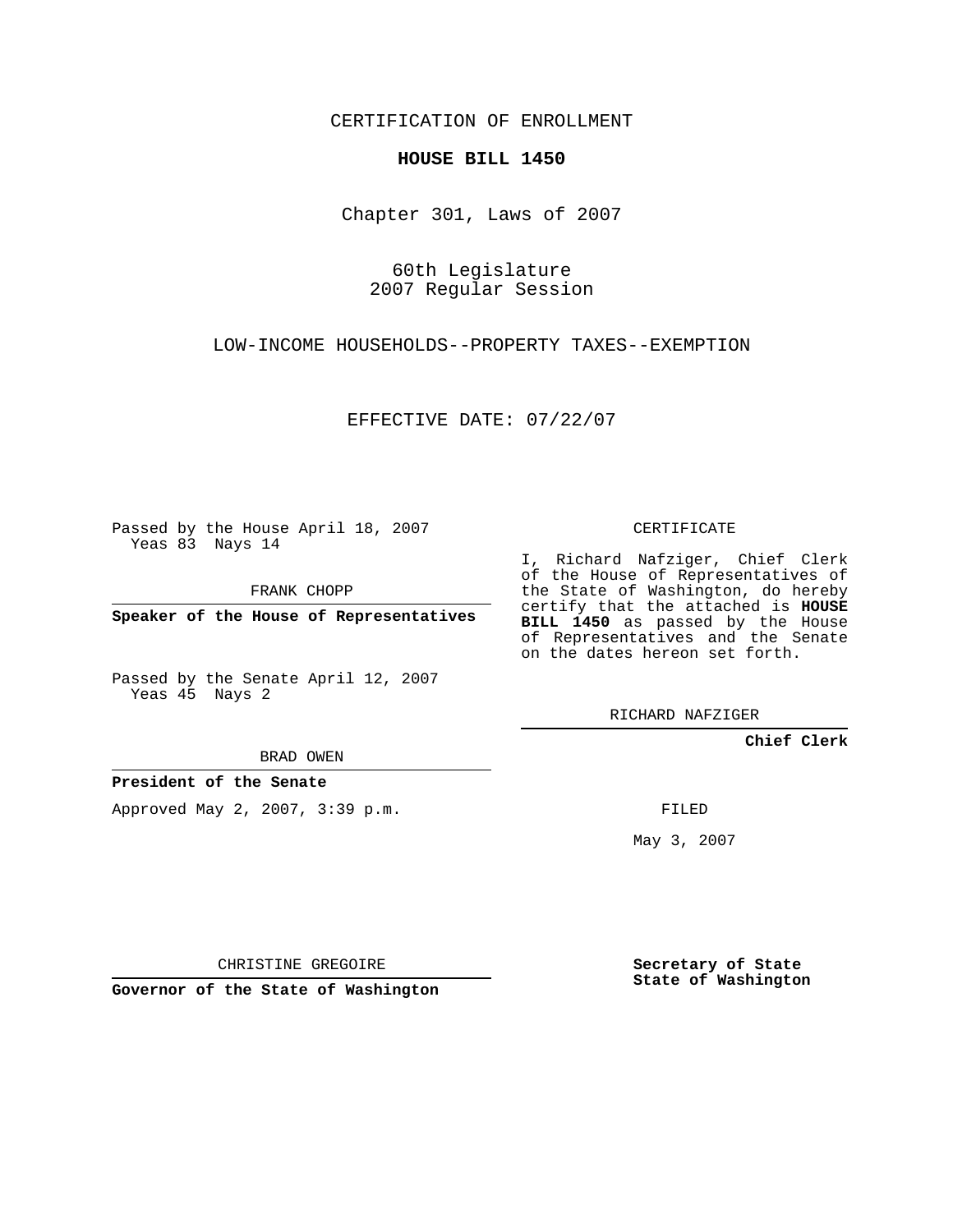## **HOUSE BILL 1450** \_\_\_\_\_\_\_\_\_\_\_\_\_\_\_\_\_\_\_\_\_\_\_\_\_\_\_\_\_\_\_\_\_\_\_\_\_\_\_\_\_\_\_\_\_

\_\_\_\_\_\_\_\_\_\_\_\_\_\_\_\_\_\_\_\_\_\_\_\_\_\_\_\_\_\_\_\_\_\_\_\_\_\_\_\_\_\_\_\_\_

## AS AMENDED BY THE SENATE

Passed Legislature - 2007 Regular Session

**State of Washington 60th Legislature 2007 Regular Session**

**By** Representatives Sells, Strow, Miloscia, Curtis, O'Brien, B. Sullivan, Roberts, Lovick, Appleton, Kenney, Ormsby and Hasegawa

Read first time 01/19/2007. Referred to Committee on Housing.

 1 AN ACT Relating to the exemption of housing for very low-income 2 households from taxation; and amending RCW 84.36.560 and 84.40.030.

3 BE IT ENACTED BY THE LEGISLATURE OF THE STATE OF WASHINGTON:

 4 **Sec. 1.** RCW 84.36.560 and 2001 1st sp.s. c 7 s 1 are each amended 5 to read as follows:

 (1) The real and personal property owned or used by a nonprofit entity in providing rental housing for very low-income households or used to provide space for the placement of a mobile home for a very low-income household within a mobile home park is exempt from taxation 10 if:

11 (a) The benefit of the exemption inures to the nonprofit entity;

12 (b) At least seventy-five percent of the occupied dwelling units in 13 the rental housing or lots in a mobile home park are occupied by a very 14 low-income household; and

15 (c) The rental housing or lots in a mobile home park were insured, 16 financed, or assisted in whole or in part through one or more of the 17 following sources:

18 (i) A federal or state housing program administered by the 19 department of community, trade, and economic development;  $((\theta \cdot \mathbf{r}))$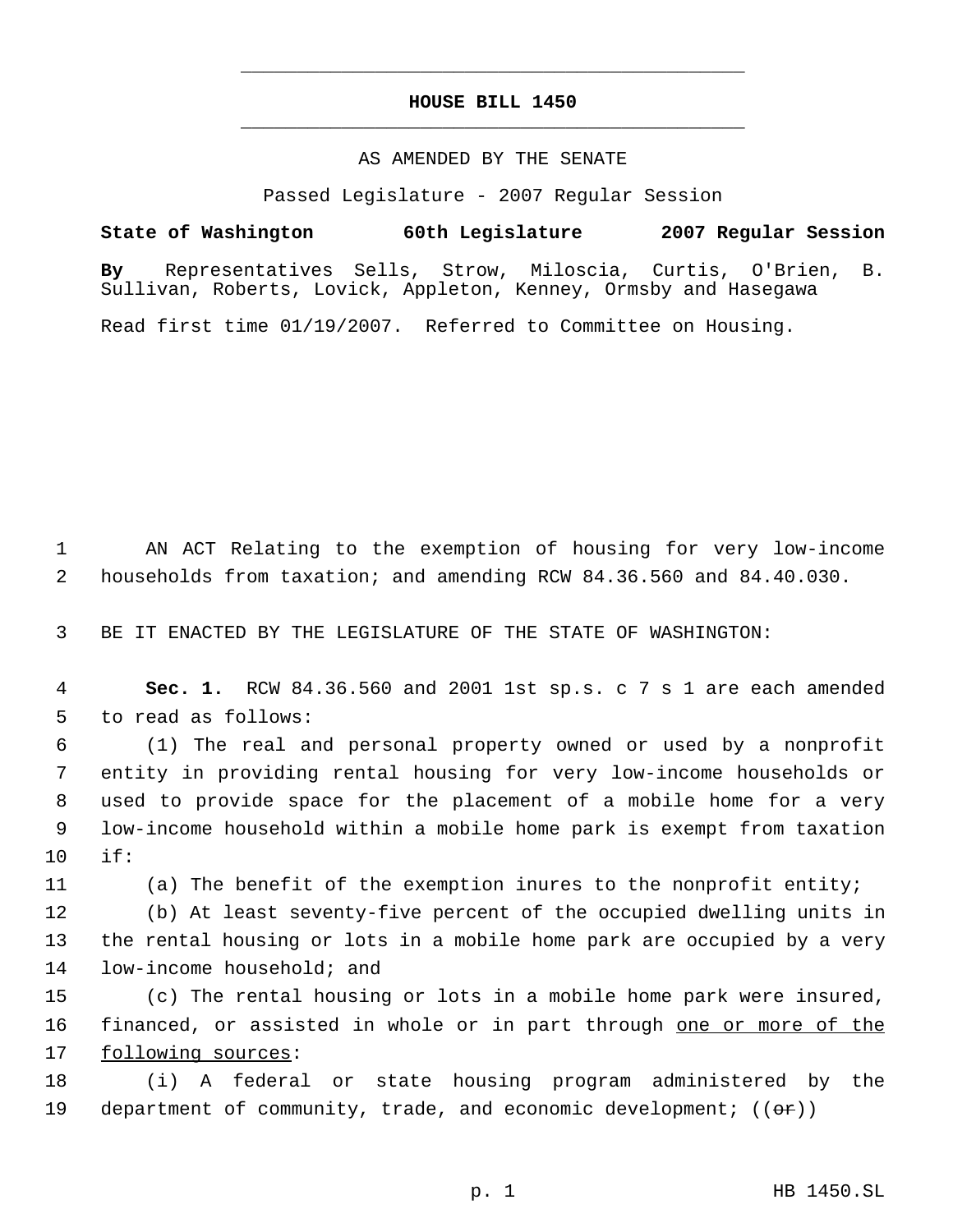(ii) A federal housing program administered by a city or county 2 government;

 (iii) An affordable housing levy authorized under RCW 84.52.105; or (iv) The surcharges authorized by RCW 36.22.178 and 36.22.179 and any of the surcharges authorized in chapter 43.185C RCW.

 (2) If less than seventy-five percent of the occupied dwelling units within the rental housing or lots in the mobile home park are occupied by very low-income households, the rental housing or mobile home park is eligible for a partial exemption on the real property and a total exemption of the housing's or park's personal property as follows:

 (a) A partial exemption shall be allowed for each dwelling unit in the rental housing or for each lot in a mobile home park occupied by a very low-income household.

 (b) The amount of exemption shall be calculated by multiplying the assessed value of the property reasonably necessary to provide the rental housing or to operate the mobile home park by a fraction. The numerator of the fraction is the number of dwelling units or lots occupied by very low-income households as of December 31st of the first assessment year in which the rental housing or mobile home park becomes operational or on January 1st of each subsequent assessment year for which the exemption is claimed. The denominator of the fraction is the total number of dwelling units or lots occupied as of December 31st of the first assessment year the rental housing or mobile home park becomes operational and January 1st of each subsequent assessment year for which exemption is claimed.

 (3) If a currently exempt rental housing unit in a facility with ten units or fewer or mobile home lot in a mobile home park with ten lots or fewer was occupied by a very low-income household at the time the exemption was granted and the income of the household subsequently rises above fifty percent of the median income but remains at or below eighty percent of the median income, the exemption will continue as long as the housing continues to meet the certification requirements of 34 a very low-income housing program ((administered by the department of community, trade, and economic development or the affordable housing levy under RCW 84.52.105)) listed in subsection (1) of this section. For purposes of this section, median income, as most recently determined by the federal department of housing and urban development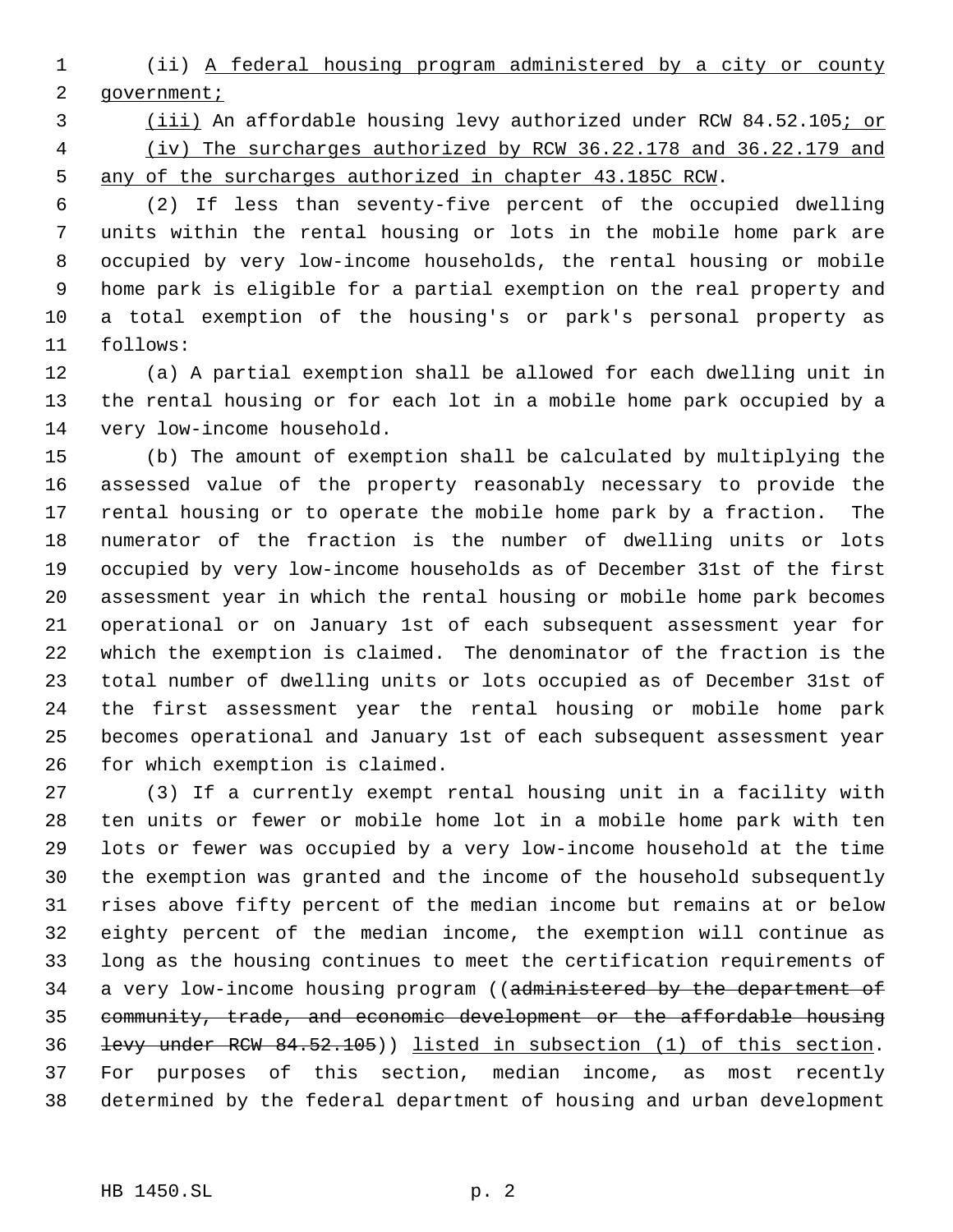for the county in which the rental housing or mobile home park is located, shall be adjusted for family size. However, if a dwelling unit or a lot becomes vacant and is subsequently rerented, the income of the new household must be at or below fifty percent of the median income adjusted for family size as most recently determined by the federal department of housing and urban development for the county in which the rental housing or mobile home park is located to remain exempt from property tax.

 (4) If at the time of initial application the property is unoccupied, or subsequent to the initial application the property is unoccupied because of renovations, and the property is not currently being used for the exempt purpose authorized by this section but will be used for the exempt purpose within two assessment years, the property shall be eligible for a property tax exemption for the assessment year in which the claim for exemption is submitted under the following conditions:

 (a) A commitment for financing to acquire, construct, renovate, or otherwise convert the property to provide housing for very low-income households has been obtained, in whole or in part, by the nonprofit 20 entity claiming the exemption from( $($  +

 $(i)$  A federal or state housing program administered by the 22 department of community, trade, and economic development; or

23 (ii) An affordable housing levy authorized under RCW 84.52.105)) 24 one or more of the sources listed in subsection (1)(c) of this section;

 (b) The nonprofit entity has manifested its intent in writing to construct, remodel, or otherwise convert the property to housing for very low-income households; and

 (c) Only the portion of property that will be used to provide housing or lots for very low-income households shall be exempt under this section.

 (5) To be exempt under this section, the property must be used exclusively for the purposes for which the exemption is granted, except as provided in RCW 84.36.805.

 (6) The nonprofit entity qualifying for a property tax exemption under this section may agree to make payments to the city, county, or other political subdivision for improvements, services, and facilities furnished by the city, county, or political subdivision for the benefit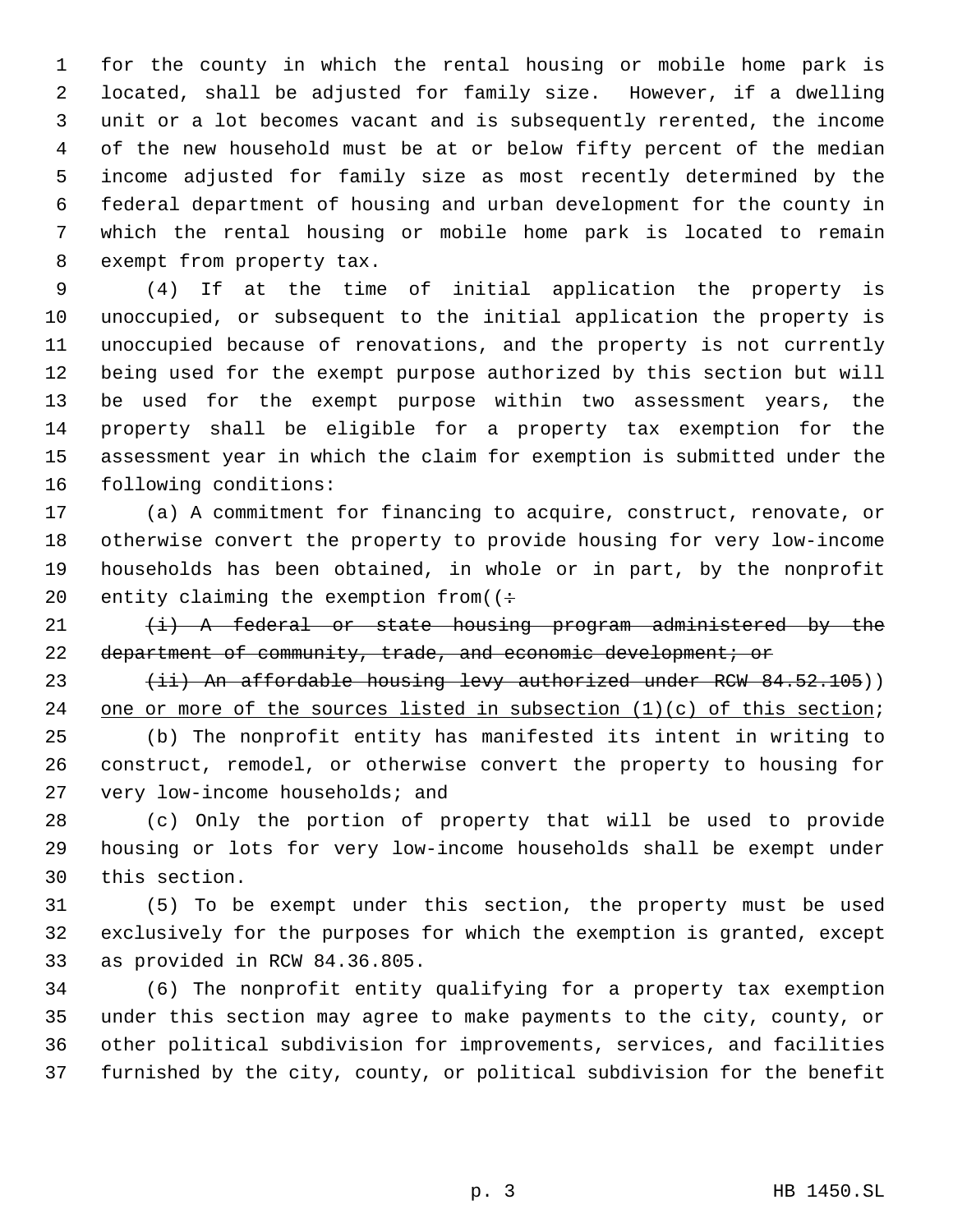of the rental housing. However, these payments shall not exceed the amount last levied as the annual tax of the city, county, or political subdivision upon the property prior to exemption.

(7) As used in this section:

 (a) "Group home" means a single-family dwelling financed, in whole or in part, by ((the department of community, trade, and economic 7 development or by an affordable housing levy under RCW 84.52.105)) one 8 or more of the sources listed in subsection (1)(c) of this section. The residents of a group home shall not be considered to jointly constitute a household, but each resident shall be considered to be a separate household occupying a separate dwelling unit. The individual incomes of the residents shall not be aggregated for purposes of this exemption;

 (b) "Mobile home lot" or "mobile home park" means the same as these terms are defined in RCW 59.20.030;

 (c) "Occupied dwelling unit" means a living unit that is occupied by an individual or household as of December 31st of the first assessment year the rental housing becomes operational or is occupied by an individual or household on January 1st of each subsequent assessment year in which the claim for exemption is submitted. If the housing facility is comprised of three or fewer dwelling units and there are any unoccupied units on January 1st, the department shall base the amount of the exemption upon the number of occupied dwelling units as of December 31st of the first assessment year the rental housing becomes operational and on May 1st of each subsequent assessment year in which the claim for exemption is submitted;

 (d) "Rental housing" means a residential housing facility or group home that is occupied but not owned by very low-income households;

 (e) "Very low-income household" means a single person, family, or unrelated persons living together whose income is at or below fifty percent of the median income adjusted for family size as most recently determined by the federal department of housing and urban development for the county in which the rental housing is located and in effect as 34 of January 1st of the year the application for exemption is submitted; and

(f) "Nonprofit entity" means a:

 (i) Nonprofit as defined in RCW 84.36.800 that is exempt from 38 income tax under section  $501(c)$  of the federal internal revenue code;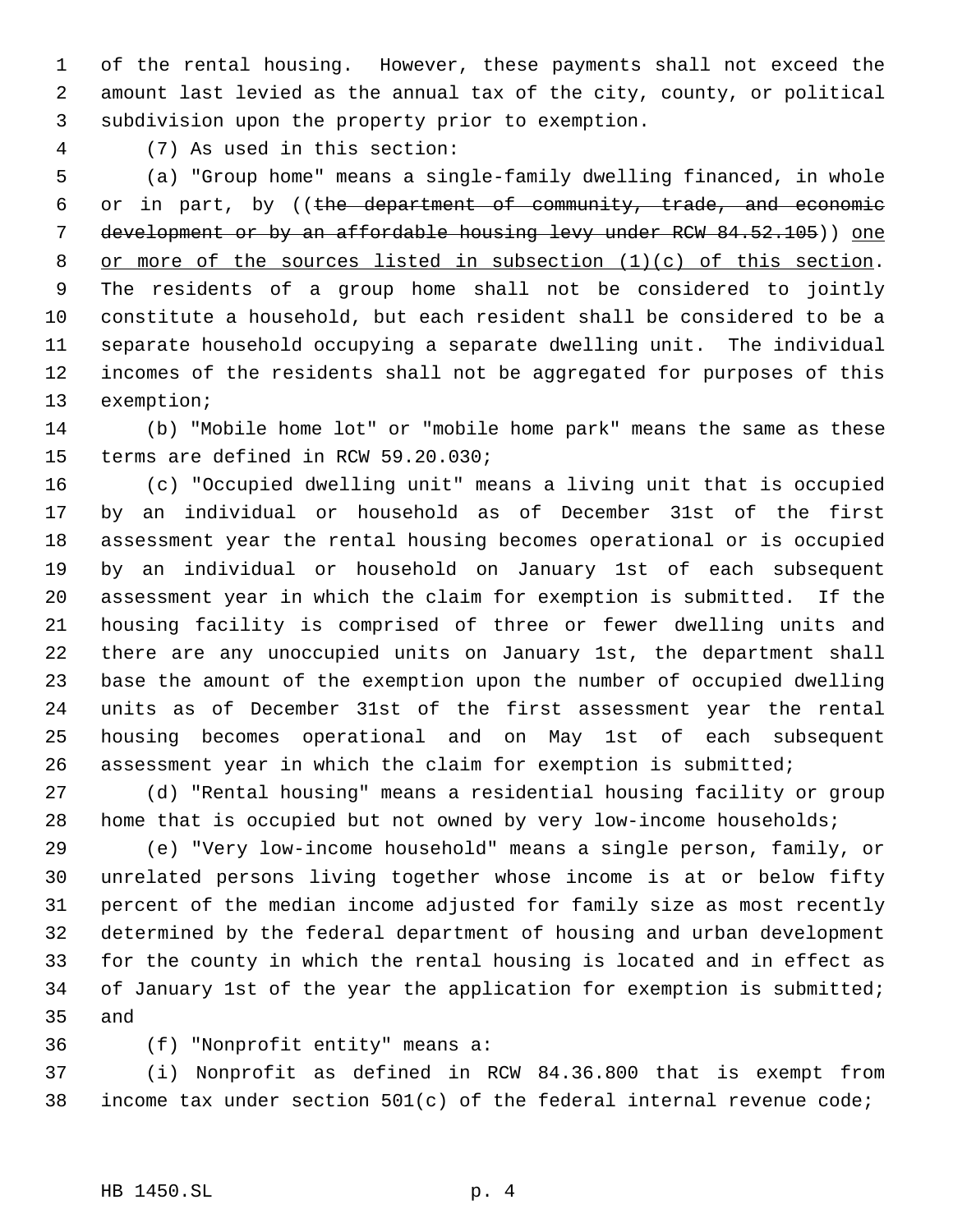(ii) Limited partnership where a nonprofit as defined in RCW 84.36.800 that is exempt from income tax under section 501(c) of the federal internal revenue code, a public corporation established under RCW 35.21.660, 35.21.670, or 35.21.730, a housing authority created under RCW 35.82.030 or 35.82.300, or a housing authority meeting the definition in RCW 35.82.210(2)(a) is a general partner; or

 (iii) Limited liability company where a nonprofit as defined in RCW 84.36.800 that is exempt from income tax under section 501(c) of the federal internal revenue code, a public corporation established under RCW 35.21.660, 35.21.670, or 35.21.730, a housing authority established under RCW 35.82.030 or 35.82.300, or a housing authority meeting the definition in RCW 35.82.210(2)(a) is a managing member.

 **Sec. 2.** RCW 84.40.030 and 2001 c 187 s 17 are each amended to read as follows:

 All property shall be valued at one hundred percent of its true and fair value in money and assessed on the same basis unless specifically provided otherwise by law.

 Taxable leasehold estates shall be valued at such price as they would bring at a fair, voluntary sale for cash without any deductions for any indebtedness owed including rentals to be paid.

 The true and fair value of real property for taxation purposes (including property upon which there is a coal or other mine, or stone or other quarry) shall be based upon the following criteria:

 (1) Any sales of the property being appraised or similar properties with respect to sales made within the past five years. The appraisal shall be consistent with the comprehensive land use plan, development regulations under chapter 36.70A RCW, zoning, and any other governmental policies or practices in effect at the time of appraisal that affect the use of property, as well as physical and environmental influences. An assessment may not be determined by a method that 31 assumes a land usage or highest and best use not permitted, for that property being appraised, under existing zoning or land use planning 33 ordinances or statutes or other government restrictions. The appraisal shall also take into account: (a) In the use of sales by real estate contract as similar sales, the extent, if any, to which the stated selling price has been increased by reason of the down payment, interest rate, or other financing terms; and (b) the extent to which